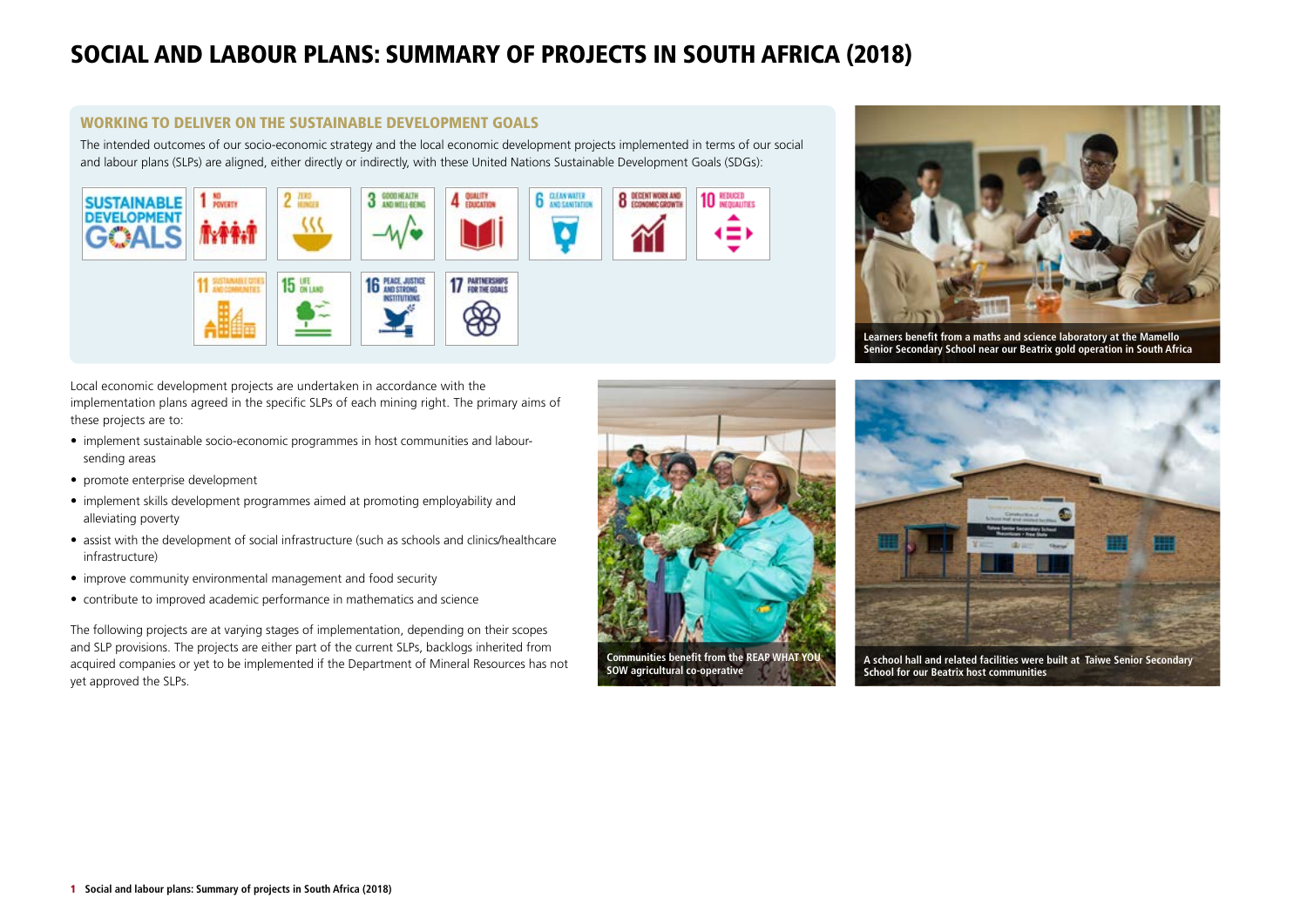• Local hardware stores

#### GOLD OPERATIONS

| <b>PROJECT</b>                                                                                                                                                                                                            | <b>STATUS 2018</b>                                                                                                                                                                                                                                                                                                                               | <b>OUTCOMES</b>                                                                                                                                                                 | <b>BENEFICIARIES</b>                                                                                                         | <b>IMPACTS</b>                                                                                                                                   | <b>BUDGET/SPEND***</b>                                                                                              |  |  |
|---------------------------------------------------------------------------------------------------------------------------------------------------------------------------------------------------------------------------|--------------------------------------------------------------------------------------------------------------------------------------------------------------------------------------------------------------------------------------------------------------------------------------------------------------------------------------------------|---------------------------------------------------------------------------------------------------------------------------------------------------------------------------------|------------------------------------------------------------------------------------------------------------------------------|--------------------------------------------------------------------------------------------------------------------------------------------------|---------------------------------------------------------------------------------------------------------------------|--|--|
| <b>EASTERN CAPE</b>                                                                                                                                                                                                       |                                                                                                                                                                                                                                                                                                                                                  |                                                                                                                                                                                 |                                                                                                                              |                                                                                                                                                  |                                                                                                                     |  |  |
| <b>Driefontein, Kloof and Beatrix</b>                                                                                                                                                                                     |                                                                                                                                                                                                                                                                                                                                                  |                                                                                                                                                                                 |                                                                                                                              |                                                                                                                                                  |                                                                                                                     |  |  |
| Livestock development <sup>1</sup>                                                                                                                                                                                        |                                                                                                                                                                                                                                                                                                                                                  |                                                                                                                                                                                 |                                                                                                                              |                                                                                                                                                  |                                                                                                                     |  |  |
| Building and equipping shearing<br>sheds to enable subsistence<br>farmers in labour-sending areas of<br>the Eastern Cape to participate in<br>the commercial wool production<br>value chain                               | • Construction of four shearing<br>sheds have been approved<br>• Assessment report determining<br>and confirming areas where<br>shearing sheds will be built<br>was compiled by Chris Hani<br>Development Agency<br>• Memorandum of agreement<br>for Chris Hani District<br>Municipality compiled<br>and circulated to parties<br>for signatures | Access to wool industry                                                                                                                                                         | Subsistence farmers in<br>Sakhisizwe, Intsika Yethu and<br>Engcobo local municipalities                                      | • 25 jobs during construction<br>• Additional income stream from<br>wool production                                                              | • Total budget: R8.6 million<br>• Spend in 2018: 0 (SLPs not yet<br>approved by Department of<br>Mineral Resources) |  |  |
| <b>Great Kei Skills Academy<sup>1</sup></b>                                                                                                                                                                               |                                                                                                                                                                                                                                                                                                                                                  |                                                                                                                                                                                 |                                                                                                                              |                                                                                                                                                  |                                                                                                                     |  |  |
| Establishment of agriculture<br>and maritime skills centre to be<br>funded by several parties for<br>unemployed youth and other<br>community members in line with<br>identified growth trajectory of<br>Amathole district | • Department of Higher<br>Education provided models that<br>could be explored<br>• Community college<br>concept adopted                                                                                                                                                                                                                          | Community College                                                                                                                                                               | • Unemployed and<br>unskilled youth<br>• Residents of Great Kei<br>• Short-term jobs<br>during construction                  | Youth equipped with necessary<br>skills to access job market                                                                                     | · Total budget: R8.8 million<br>• Spend in 2018: 0 (SLPs not yet<br>approved by Department of<br>Mineral Resources) |  |  |
| Skenjana Senior Secondary School <sup>2</sup>                                                                                                                                                                             |                                                                                                                                                                                                                                                                                                                                                  |                                                                                                                                                                                 |                                                                                                                              |                                                                                                                                                  |                                                                                                                     |  |  |
| New school required to replace<br>dilapidated facilities in Idutywa,<br>a labour-sending area, to create<br>an environment conducive to<br>learning                                                                       | • Backlog not completed in the<br>previous SLP<br>• Building plans submitted<br>to Mbashe municipality for<br>approval so construction<br>expected to begin in 2019                                                                                                                                                                              | • Approximately 1,600 learners<br>from five feeder schools<br>• Local community will benefit<br>from job and business<br>opportunities during the<br>construction of the school | • Provide encouraging<br>learning environment<br>• Temporary employment of<br>local community members<br>during construction | • Approximately 1,600 learners<br>from five feeder schools<br>• Job and business opportunities<br>during construction<br>• Local hardware stores | • Total budget: R41 million<br>• Spend to date: R11.7 million<br>(includes R362,604 in 2018)                        |  |  |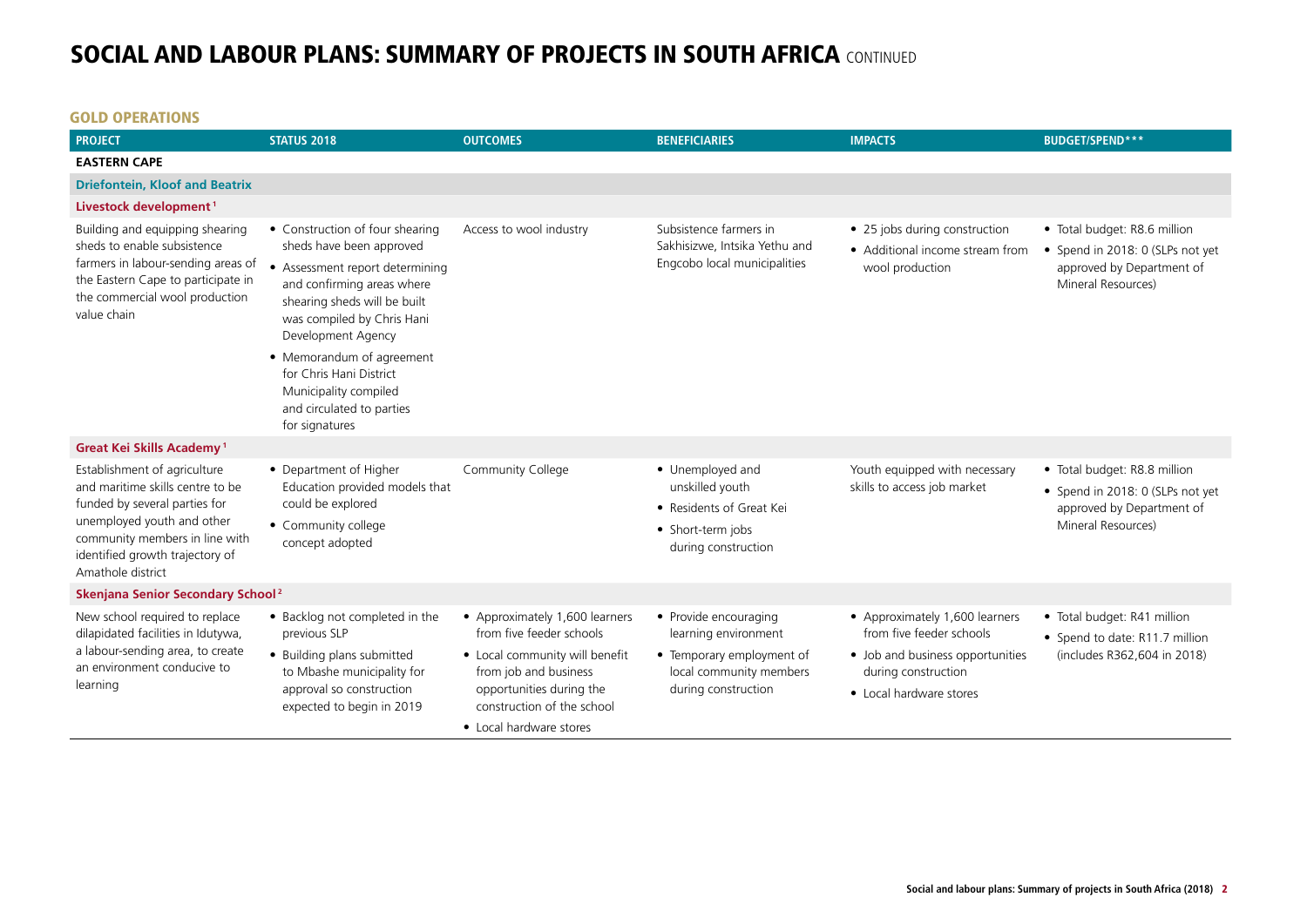### GOLD OPERATIONS

| <b>PROJECT</b>                                                                                                                                                                                                                                                                                                                                                                                            | <b>STATUS 2018</b>                                                                                                                                                                                               | <b>OUTCOMES</b>                                                     | <b>BENEFICIARIES</b>                                  | <b>IMPACTS</b>                                                                                                                                                                                                                                 | <b>BUDGET/SPEND***</b>                                                                                                                                                                                               |
|-----------------------------------------------------------------------------------------------------------------------------------------------------------------------------------------------------------------------------------------------------------------------------------------------------------------------------------------------------------------------------------------------------------|------------------------------------------------------------------------------------------------------------------------------------------------------------------------------------------------------------------|---------------------------------------------------------------------|-------------------------------------------------------|------------------------------------------------------------------------------------------------------------------------------------------------------------------------------------------------------------------------------------------------|----------------------------------------------------------------------------------------------------------------------------------------------------------------------------------------------------------------------|
| <b>GAUTENG</b>                                                                                                                                                                                                                                                                                                                                                                                            |                                                                                                                                                                                                                  |                                                                     |                                                       |                                                                                                                                                                                                                                                |                                                                                                                                                                                                                      |
| <b>Kloof, Cooke and Driefontein</b>                                                                                                                                                                                                                                                                                                                                                                       |                                                                                                                                                                                                                  |                                                                     |                                                       |                                                                                                                                                                                                                                                |                                                                                                                                                                                                                      |
| Eradication of invasive alien species <sup>2</sup>                                                                                                                                                                                                                                                                                                                                                        |                                                                                                                                                                                                                  |                                                                     |                                                       |                                                                                                                                                                                                                                                |                                                                                                                                                                                                                      |
| Development of SMMEs to<br>control alien vegetation growth<br>(charcoal plant not commissioned<br>but will be relocated to suitable<br>site in Venterspost)                                                                                                                                                                                                                                               | Charcoal kilns moved to safe<br>storage pending environmental<br>authorisation of new site                                                                                                                       | Establishment of charcoal<br>manufacturing plant                    | Four local SMMEs                                      | Job creation and<br>enterprise development                                                                                                                                                                                                     | • Total budget: R9.5 million<br>(including R500,000 in 2018)<br>• Spend to date: R10.8 million<br>• Spend in 2018: 0                                                                                                 |
| <b>Driefontein, Kloof and Cooke</b>                                                                                                                                                                                                                                                                                                                                                                       |                                                                                                                                                                                                                  |                                                                     |                                                       |                                                                                                                                                                                                                                                |                                                                                                                                                                                                                      |
| <b>Brick manufacturing and incubation centre<sup>1</sup></b>                                                                                                                                                                                                                                                                                                                                              |                                                                                                                                                                                                                  |                                                                     |                                                       |                                                                                                                                                                                                                                                |                                                                                                                                                                                                                      |
| Establishment of incubation hub<br>to train SMMEs in manufacture of<br>supplies for construction industry<br>in partnership with Department<br>of Small Business Development<br>(focus on tool manufacturing,<br>steel, wood, cement and paint)                                                                                                                                                           | Continued from previous SLP,<br>SMMEs trained to progress<br>to manufacturing phase in<br>current SLP                                                                                                            | SMMEs incubated with<br>tool manufacturing and<br>production skills | 30 SMMEs established in<br>West Wits host communities | • Skills development<br>• Enterprise development<br>• Local manufacturing capacity                                                                                                                                                             | • Total budget:<br>R15 million (previous SLP:<br>R7 million and current SLP:<br>R8 million)<br>• Spend to date: R10.1 million<br>• Spend in 2018: 0 (SLPs not yet<br>approved by Department of<br>Mineral Resources) |
| <b>Kloof</b>                                                                                                                                                                                                                                                                                                                                                                                              |                                                                                                                                                                                                                  |                                                                     |                                                       |                                                                                                                                                                                                                                                |                                                                                                                                                                                                                      |
|                                                                                                                                                                                                                                                                                                                                                                                                           | Westcol Technical and Vocational Education and Training (TVET) College <sup>2</sup>                                                                                                                              |                                                                     |                                                       |                                                                                                                                                                                                                                                |                                                                                                                                                                                                                      |
| Sibanye-Stillwater, in partnership<br>with local municipality, West Rand<br>Development Agency, Gold Fields<br>South Deep mine, Westonaria<br>Community Trust, South Deep<br>Education Trust and Department<br>of Higher Education, committed<br>to co-fund establishment of TVET<br>college in Westonaria to provide<br>relevant skills for economic<br>activities (backlog project in<br>2012-2016 SLP) | • Commitment letters for<br>additional funding secured<br>from Sibanye-Stillwater,<br>Westonaria Community Trust,<br>South Deep Education Trust<br>and South Deep mine<br>• Construction due to begin<br>in 2019 | Skills development relevant to<br>alternative economy in region     | Communities of<br>West Rand district                  | • Education infrastructure<br>• Cost savings and convenience<br>for local students<br>• Temporary job creation during<br>construction<br>• Permanent jobs for teaching<br>and administrative staff when<br>operational<br>• Skills development | · Total budget:<br>R10.0 million and<br>14 hectares<br>(Sibanye-Stillwater contribution)<br>• Spend to date (since 2015):<br>R4 million<br>• Spend in 2018: 0                                                        |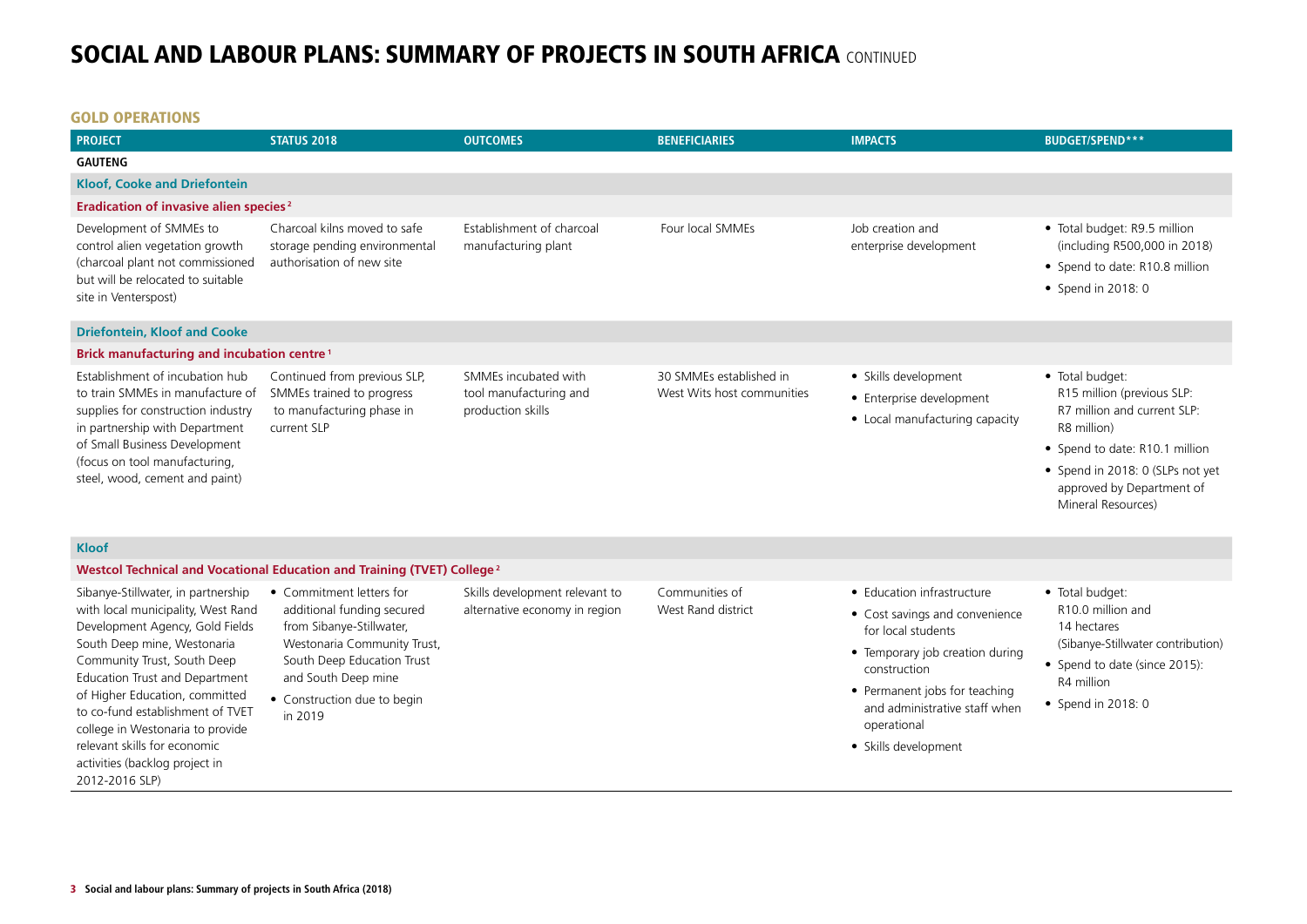#### **GOLD OPERATIONS** continued

| <b>PROJECT</b>                                                                                                                                                                               | <b>STATUS 2018</b>                                                                                                                  | <b>OUTCOMES</b>                                                     | <b>BENEFICIARIES</b>                                                       | <b>IMPACTS</b>                                                                                                           | <b>BUDGET/SPEND***</b>                                                                                                                  |
|----------------------------------------------------------------------------------------------------------------------------------------------------------------------------------------------|-------------------------------------------------------------------------------------------------------------------------------------|---------------------------------------------------------------------|----------------------------------------------------------------------------|--------------------------------------------------------------------------------------------------------------------------|-----------------------------------------------------------------------------------------------------------------------------------------|
| <b>GAUTENG</b> continued                                                                                                                                                                     |                                                                                                                                     |                                                                     |                                                                            |                                                                                                                          |                                                                                                                                         |
| Kloof (previously included in Cooke SLP)                                                                                                                                                     |                                                                                                                                     |                                                                     |                                                                            |                                                                                                                          |                                                                                                                                         |
| You Reap What You Sow Agricultural Co-operative <sup>2</sup>                                                                                                                                 |                                                                                                                                     |                                                                     |                                                                            |                                                                                                                          |                                                                                                                                         |
| To reduce poverty and<br>unemployment through<br>sustainable agricultural activities<br>within Rand West City Local<br>Municipality                                                          | The project is complete and<br>ready for handover and the<br>co-operative has received a<br>township agricultural<br>economy award. | Produce sold to community, local<br>and other businesses in Gauteng | 13 co-operative members<br>permanently employed and 30<br>seasonal workers | • Business skills development<br>• Food security for families<br>• Poverty alleviation<br>• Social upliftment            | • Total budget: R6.8 million<br>• Spend to date (since 2015):<br>R7.9 million<br>• Spend in 2018: R1.1 million                          |
| Aredirisaneng Agriculture Co-operative <sup>2</sup>                                                                                                                                          |                                                                                                                                     |                                                                     |                                                                            |                                                                                                                          |                                                                                                                                         |
| To reduce poverty and<br>unemployment by establishing<br>sustainable agricultural activities                                                                                                 | • Project was operational but<br>faces challenges with weeds<br>preventing sustainability<br>• Operating model under review         | Produce sold to local community                                     | • 12 seasonal jobs<br>• Permanent jobs for eight<br>co-operative members   | • Business skills development<br>• Greater food security<br>for families<br>• Poverty alleviation<br>• Social upliftment | • Total budget: R4.85 million<br>• Spend to date (since 2015):<br>R5.32 million<br>• Spend in 2018: R200,000                            |
| <b>FREE STATE</b>                                                                                                                                                                            |                                                                                                                                     |                                                                     |                                                                            |                                                                                                                          |                                                                                                                                         |
| Road infrastructure <sup>1</sup>                                                                                                                                                             |                                                                                                                                     |                                                                     |                                                                            |                                                                                                                          |                                                                                                                                         |
| Towards local economic<br>development, various<br>infrastructure development<br>projects will address priorities<br>articulated in Matjhabeng<br>municipality Integrated<br>Development Plan | In planning stages, construction is<br>due to begin in 2019                                                                         | Improvement of local<br>road infrastructure                         | • Community members<br>• Local businesses                                  | • Improved Infrastructure for<br>local communities<br>• Job creation during<br>construction<br>• Skills development      | Total budget: R27 million<br>The administrative processes<br>are being finalised and<br>implementation is expected to<br>begin in 2019. |
| Road infrastructure and<br>water reticulation projects in<br>Masilonyana municipality                                                                                                        | Implementation of projects<br>expected to begin in 2019                                                                             |                                                                     | Masilonyana community members                                              | • Improved Infrastructure for<br>local communities<br>• Job creation<br>during construction<br>• Skills development      | Total budget: R27 million<br>Project scoping is being finalised<br>and construction is expected to<br>begin in 2019.                    |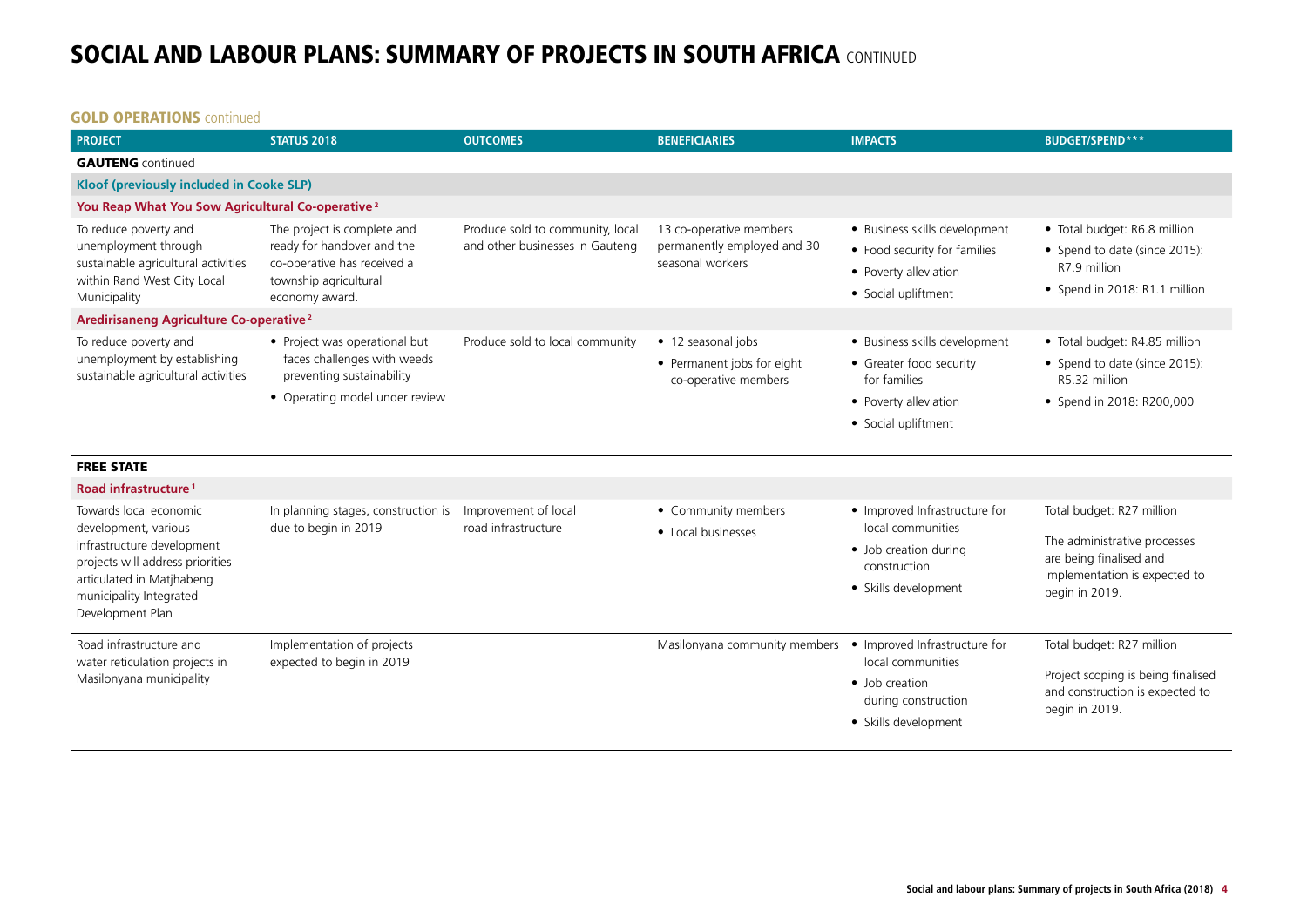### PGM OPERATIONS

| <b>PROJECT</b>                                                                                                                             | <b>STATUS 2018</b>                                                                                                                                                                                                           | <b>OUTCOMES</b>                                                                                                                                                                                  | <b>BENEFICIARIES</b>                                                   | <b>IMPACTS</b>                                                                                                                                                          | <b>BUDGET/SPEND***</b>                                                                           |  |
|--------------------------------------------------------------------------------------------------------------------------------------------|------------------------------------------------------------------------------------------------------------------------------------------------------------------------------------------------------------------------------|--------------------------------------------------------------------------------------------------------------------------------------------------------------------------------------------------|------------------------------------------------------------------------|-------------------------------------------------------------------------------------------------------------------------------------------------------------------------|--------------------------------------------------------------------------------------------------|--|
| <b>NORTH WEST PROVINCE</b>                                                                                                                 |                                                                                                                                                                                                                              |                                                                                                                                                                                                  |                                                                        |                                                                                                                                                                         |                                                                                                  |  |
| <b>Kroondal operations</b>                                                                                                                 |                                                                                                                                                                                                                              |                                                                                                                                                                                                  |                                                                        |                                                                                                                                                                         |                                                                                                  |  |
| Ramochana Early Childhood Development <sup>2</sup>                                                                                         |                                                                                                                                                                                                                              |                                                                                                                                                                                                  |                                                                        |                                                                                                                                                                         |                                                                                                  |  |
| Sibanye-Stillwater supports<br>construction of early learning<br>centre at Ramochana settlement<br>on behalf of non-profit<br>organisation | Project is 97% complete (new<br>contractor employed to address<br>challenges for accommodation of<br>children from 2019)                                                                                                     | Access to early childhood<br>education for communities<br>around Ramochana and<br>Sunrise Park                                                                                                   | • Seven permanent jobs<br>• Capacity to accommodate<br>200 children    | • Critical foundation<br>for children's future<br>academic development<br>• 44 temporary jobs<br>during construction<br>• Minimum of seven jobs<br>when operating       | · Total budget: R4.3 million<br>• Spend to date: R4.6 million<br>• Spend in 2018: R92,125        |  |
| Ikemeleng brick-making project <sup>2,4</sup>                                                                                              |                                                                                                                                                                                                                              |                                                                                                                                                                                                  |                                                                        |                                                                                                                                                                         |                                                                                                  |  |
| Development of brick-<br>manufacturing business to<br>generate income for local<br>unemployed community members                            | · Sibanye-Stillwater continues<br>to provide mentoring and<br>sustainability support, having<br>secured site and infrastructure,<br>equipment and training<br>• Contracts secured to supply<br>bricks for all infrastructure | • About 40,500 maxi bricks or<br>80,000 stock bricks, depending<br>on orders, every month<br>• Monthly average revenue of<br>R45,000 for beneficiaries                                           | • Five members of co-operative<br>• Nine members of local<br>community | • 14 full-time jobs for<br>community members<br>• Sustaining livelihoods of<br>14 families<br>• Community members can<br>buy bricks locally and save<br>transport costs | · Total budget: R4.2 million<br>• Spend to date: R4.2 million<br>• Spend in 2018: 0              |  |
| <b>Rustenburg operations</b>                                                                                                               |                                                                                                                                                                                                                              |                                                                                                                                                                                                  |                                                                        |                                                                                                                                                                         |                                                                                                  |  |
| Phatsima farming project <sup>1</sup>                                                                                                      |                                                                                                                                                                                                                              |                                                                                                                                                                                                  |                                                                        |                                                                                                                                                                         |                                                                                                  |  |
| Commercial fruit and vegetable<br>production farm for market gap<br>in Rustenburg areas of Phatsima,<br>Boschoek and Ledig                 | Due to challenges in the fruit<br>and vegetable production, the<br>intention is to convert the project<br>for essential-oil production and to<br>market the products.                                                        | • Farm site allocated by<br>Rustenburg Local Municipality<br>· Beneficiaries identified,<br>infrastructure developed,<br>equipment purchased and<br>training provided to<br>co-operative members | 14 co-operative members<br>from community                              | Permanent employment to sustain<br>livelihoods of 14 families                                                                                                           | · Total budget: R6 million<br>• Spend to date: R3.48 million<br>• Spend in 2018: R534,540        |  |
| <b>Boitekong Piggery<sup>1</sup></b>                                                                                                       |                                                                                                                                                                                                                              |                                                                                                                                                                                                  |                                                                        |                                                                                                                                                                         |                                                                                                  |  |
| Existing project (required<br>intervention to meet market<br>demand and generate<br>sustainable revenue)                                   | Development of breeding<br>facility planned                                                                                                                                                                                  | • Sustainable and received<br>national award for best caucus<br>• Recognised by Productivity<br>South Africa as most<br>improved business                                                        | Seven co-operative members                                             | • Supports growth of existing<br>piggery co-operative to<br>improve revenue generation<br>and sustainability<br>• Job creation and<br>poverty alleviation               | · Total budget: R3.4 million<br>• Spend to date: R1.28 million<br>• Spend in 2018: R1.28 million |  |